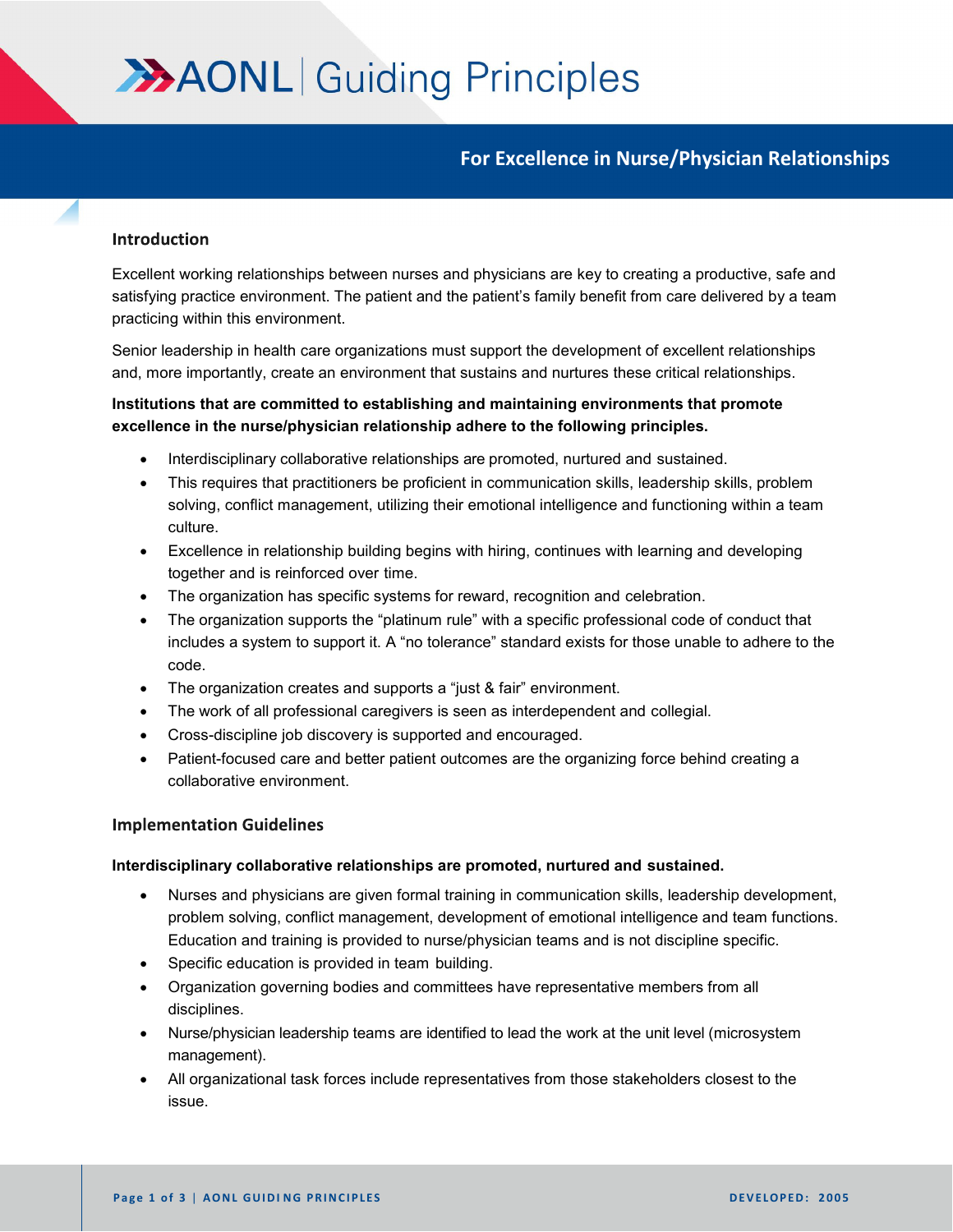- Interdisciplinary collaborative relationships are assessed, unit-by-unit. Each unit has a development and improvement plan for continued growth of the relationship.
- Teams develop common values for their interdisciplinary collaboration.
- Teams develop common language for their interdisciplinary collaboration.
- Nurse/physician collaborative champions are identified at the hospital and unit level.

### **Excellence in relationship building begins with hiring, continues with learning and developing together and is reinforced over time together and is reinforced over time.**

- Nurses and physicians work collaboratively to identify the behaviors that they want in team members.
- Employees, both nurse and physician, are hired using behavioral interviewing to ascertain a good fit with the organization, teams, values, culture and behavioral expectations.
- Nurses and physicians do 360-degree performance reviews.
- Credentialing criteria includes behavioral attributes and expectations, as well as clinical skills.
- The graduate medical education competencies are used as hiring criteria and for performance review.
- Education and team training is done in work teams, as described in the Institute of Medicine (IOM) reports.
- Personal accountability for demonstrating team behaviors is rewarded.

#### **The organization has specific systems for reward, recognition, and celebration.**

- There is alignment of purpose among the disciplines regarding reward/recognition & celebration.
- Mechanisms for reward and recognition are easy to access.
- Performance appraisal is linked to patient satisfaction measurements.
- Awards, recognition and celebration are public and visible and across disciplines and teams Example: physicians identify the nurse of the year; nurses identify the physician of the year.
- Rewards and Recognition programs promote team accomplishments.

## **The organization supports the "platinum rule" with a specific professional code of conduct that includes a system to support it. A "no tolerance" standard exists for those unable to adhere to the code.**

- The golden rule states: "Do unto others as you would have them do unto you." The platinum rule states: "Do unto others as they would have you do for/unto them." Thus, this principle speaks to treating others as they want to be treated, not necessarily how you would want to be treated.
- Code of conduct guidelines/policies exists for all professionals that outline behavioral expectations.
- Work improvement plans and measures hold the team accountable, not just individual.
- Individual professional codes of ethics/conduct are known and honored.
- Contacts and processes/procedures for the impaired professional are easily accessible to all staff.
- There are identified coaches and mentors for the professionals on site in the hospital to help with performance issues.
- All professionals receive team training that focuses on communication skills and processes.
- Processes exist to identify and address conflictsituations before they become a crisis and/or deteriorate.